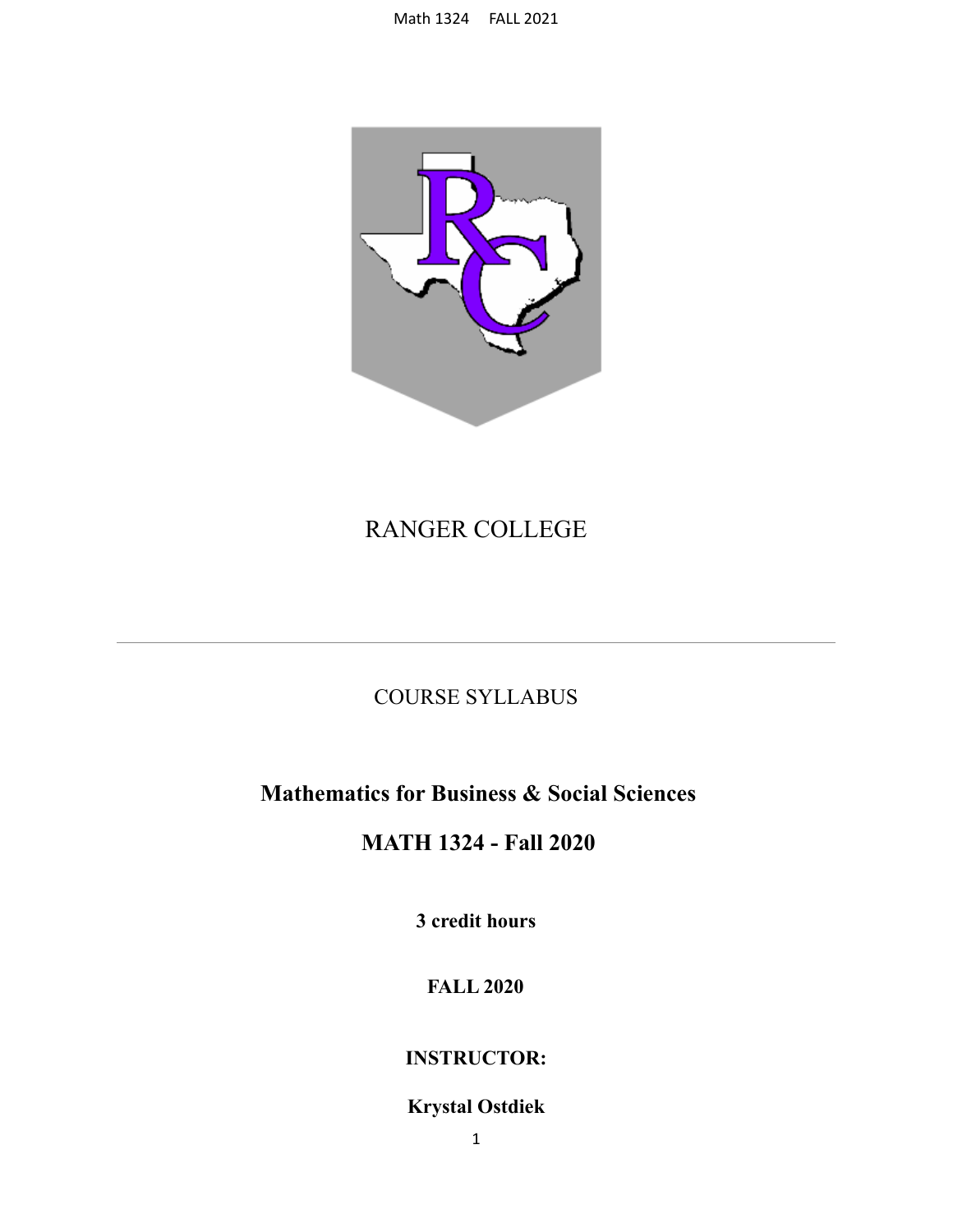|                | <b>INSTRUCTOR: Krystal Ostdiek</b>                                       |
|----------------|--------------------------------------------------------------------------|
| EMAIL:         | kostdiek@rangercollege.edu                                               |
| <b>OFFICE:</b> | Stephenville: Back Office                                                |
|                | Brownwood: By appointment                                                |
| <b>PHONE:</b>  | Office: TBA                                                              |
| <b>HOURS:</b>  | Zoom or in person office hours are available on Tuesdays by appointment. |

### **I. Texas Core Curriculum Statement of Purpose**

Through the Texas Core Curriculum, students will gain a foundation of knowledge of human cultures and the physical and natural world, develop principles of personal and social responsibility for living in a diverse world, and advance intellectual and practical skills that are essential for all learning.

### **II. Course Description**

The application of common algebraic functions, including polynomial, exponential, logarithmic, and rational, to problems in business, economics, and social sciences are addressed. The applications include mathematics of finance, including simple and compound interest and annuities; systems of linear equations; matrices; linear programming; and probability, including expected value.

## **III. Required Background or Prerequisite**

Meet TSI college-readiness standard for mathematics.

## **IV. Required Textbook and Course Materials**

- Barnett, Ziegler, Byleen & Stocker, College Mathematics for Business, Economics, Life Sciences, and Social Sciences, 14th Edition. Pearson 2019. ISBN -13: 9780134674148.
- MyMathLab Access Code, Pearson Publishing- Will be handed out to you by your instructor.
- Graphing calculator (TI-83 or 84) strongly recommended.
- Multiple supplementary documents distributed via Blackboard.

### **V. Course Purpose**

This course focuses on quantitative literacy in logic, patterns, and relationships. The course involves the understanding of key mathematical concepts and the application of appropriate quantitative tools to everyday experiences.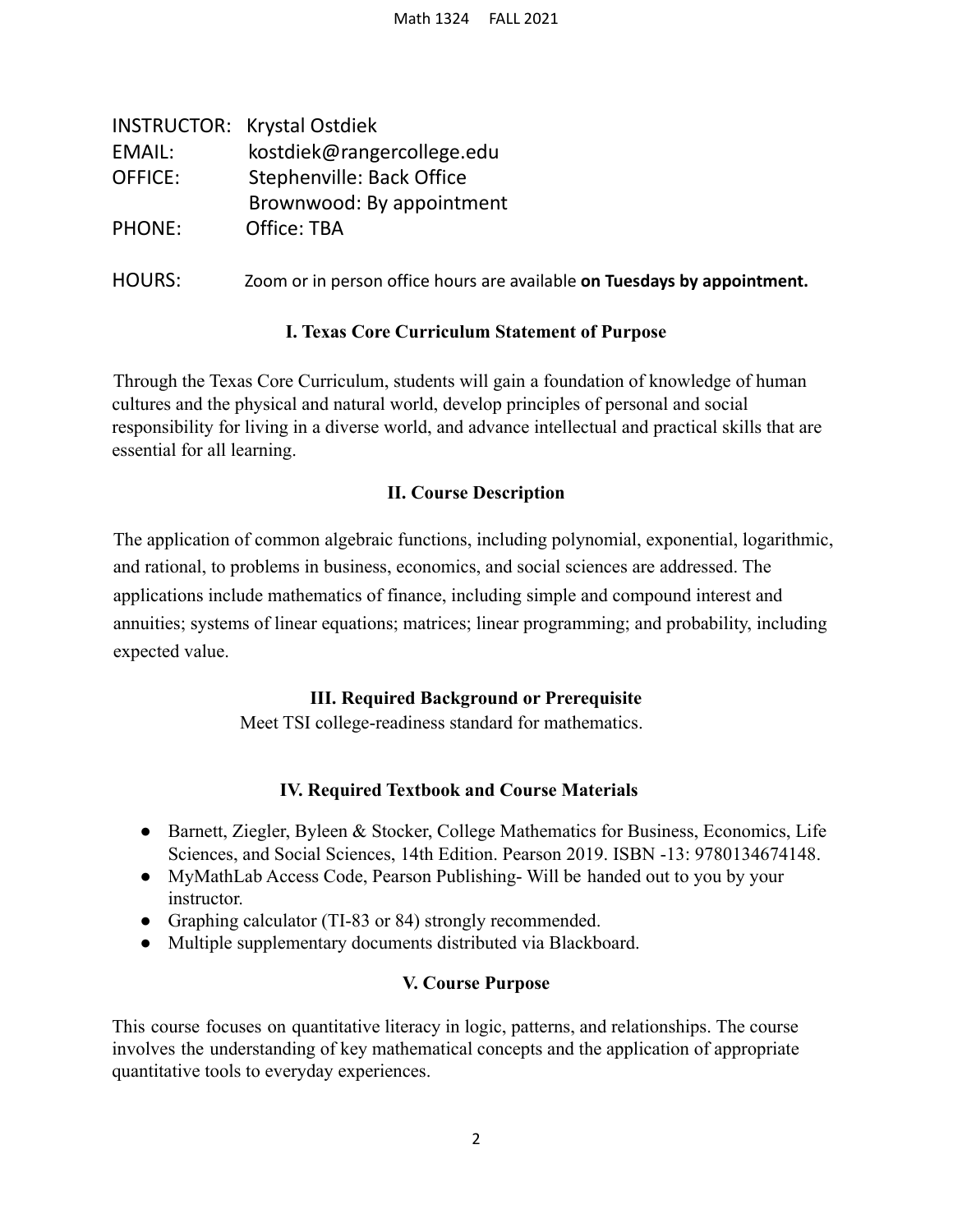#### **VI. Learning Outcomes**

Learning Outcomes Upon successful completion of this course, students will:

- 1. Apply elementary functions, including linear, quadratic, polynomial, rational, logarithmic, and exponential functions to solve real-world problems.
- 2. Solve mathematics of finance problems, including the computation of interest, annuities, and amortization of loans.
- 3. Apply basic matrix operations, including linear programming methods, to solve application problems.
- 4. Demonstrate fundamental probability techniques and application of those techniques, including expected value, to solve problems.
- 5. Apply matrix skills and probability analyses to model applications to solve real-world problems.

#### **VII. Core Objectives**

This course meets the following of the six Core Objectives established by Texas:

- ☒ **Critical Thinking Skills (CT) –** Creative thinking, innovation, inquiry, and analysis; evaluation and synthesis of information
- ☒ **Communication Skills (COM) –** effective development, interpretation and expression of ideas through written, oral, and visual communication
- ☒ **Empirical and Quantitative Skills (EQS) –** The manipulation and analysis of numerical data or observable facts resulting in informed conclusions
- $\Box$  **Teamwork (TW)** The ability to consider different points of view and to work effectively with others to support a shared purpose or goal
- $\Box$  **Social Responsibility (SR)** Intercultural competence, knowledge of civic responsibility, and the ability to engage effectively in regional, national, and global communities
- $\boxtimes$  **Personal Responsibility (PR)** The ability to connect choices, actions, and consequences to ethical decision-making

#### **VIII. Methods of Instruction**

The instructional delivery of this class may be face-to-face, online, or hybrid. Students may be expected to watch instructional videos outside class, attend Zoom class sessions, work in groups via Zoom, or attend regular class in person. Students are also expected to complete assignments online through Blackboard and Lumen.

#### **IX. Methods of Assessment**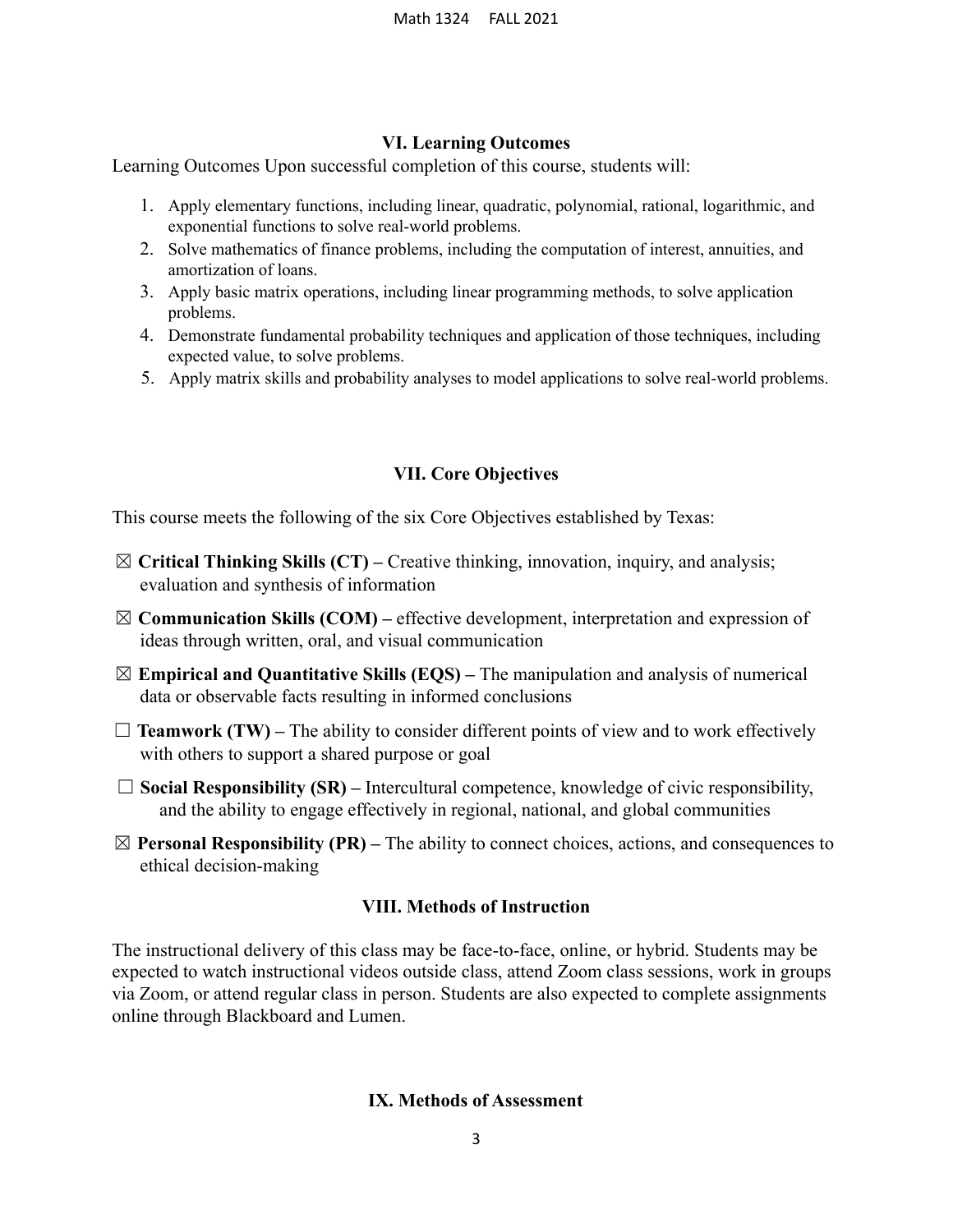- **Homework (and other formative assessments – CT, COM, EQS, PR): 30%**
	- This average will come from an overall mean score from the online homework system.
		- A formative assessment can include homework, quizzes, class discussions, group work, and other in-class assignments.
- **● Attendance and Participation (CT, COM, EQS, TW, PR): 10%**
	- You will be expected to attend class everyday, either face to face or on Zoom. You will also be asked to participate in class. Participation will include answering questions, in class discussions, and potential group work.
- **● Unit Tests (and other summative assessments – CT, COM, EQS, PR): 35%**
	- A minimum of 3 summative assessments will be administered online, in-person, or through a project.
		- A summative assessment can include projects, discussion boards, video submissions, etc.
- **● Final Exam (CT, COM, EQS, PR): 25%**
	- o The final will be a proctored exam. This will be a cumulative exam of material covered up until the time of the exam.

Grading Scale: A=90–100% B=80–89% C=70–79% D=60–69% F<60%

### **X. Course/Classroom Policies**

**Class participation** is strongly encouraged for optimal learning.

**Absences – A student WILL be dropped from the course after the sixth absence from class. If you cannot attend class, you must notify the instructor prior to class and attend on zoom.**

**Make up assignments –** Make up exams will be given on a case-by-case basis. Homework will not be opened up after the final exam starts.

**Test Corrections –** No test corrections will be given unless otherwise stated by instructor. **Homework –** Homework due dates will not be extended unless the course calendar changes. Anything completed after the initial due date has a 10% late penalty deducted. **Tests –** Tests may be administered in class or online. You will know ahead of time which method is being used. No cell phones may be used on the test. If a student is caught using a cell phone, the instructor may take the test and deduct points from the score.

**Academic Dishonesty** - A student found to be cheating or copying on an exam or quiz will be given a grade of "0". Repeated acts of cheating may result in being dropped from class with a grade of "F".

**Student Behavior** - Students will behave as mature adults and exhibit proper classroom decorum. Students will not cause any distractions that might prevent other students from learning. Students that deviate from this policy will not be permitted to remain in class.

**Cell phones** - students are encouraged to step outside when receiving phone calls. Cell phones CANNOT be used on a test and are discouraged during notes and practice.

**Calculators –** please purchase a handheld calculator to use in class (you may not use your phone as a calculator). A TI-84+ is recommended for use in this course. If you cannot purchase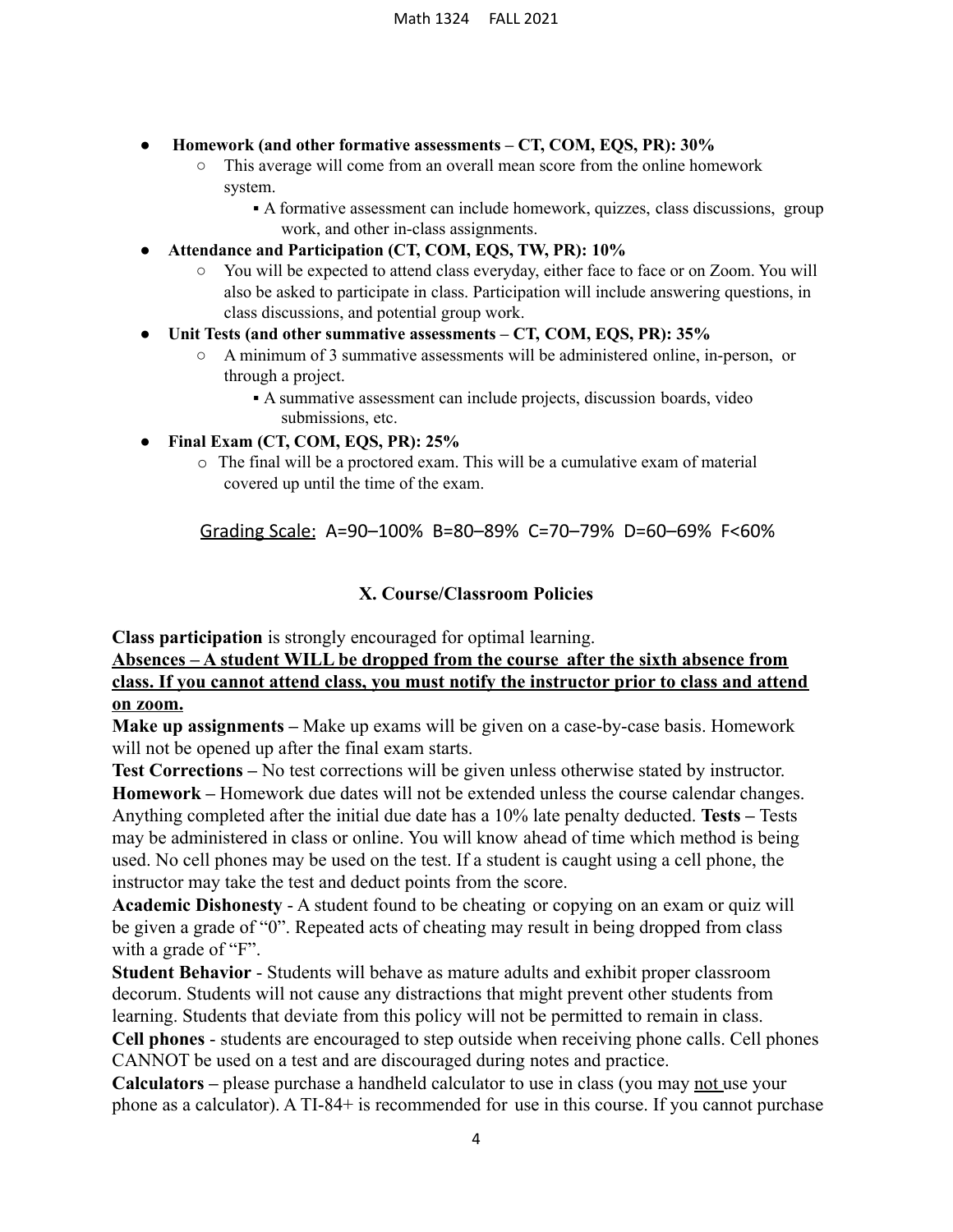your own calculator, you may borrow one from the school.

**Available Support Services** - the Learning Resource Center has books, videos, and computer software that may be used as a supplement for this class. Tutors are also available (see counselor).

| <b>WEEK</b> | <b>MONDAY IN CLASS</b>                                         | <b>WEDNESDAY IN CLASS</b>                                                                        | DUE BY MIDNIGHT SUNDAY                                  |
|-------------|----------------------------------------------------------------|--------------------------------------------------------------------------------------------------|---------------------------------------------------------|
| 1: AUG 23   | Introductions. Syllabus,<br>blackboard, computer lab.          | 1.1 Linear Equations and<br>Inequalities.                                                        |                                                         |
| 2: AUG 30   | 1.2 Graphs and Lines.                                          | 1.3 Linear Regression                                                                            |                                                         |
| 3: SEPT 6   | <b>LABOR DAY NO CLASS</b>                                      | <b>QUIZ-Notes are allowed.</b><br>4.1 Review: Systems of<br>Linear Equations in Two<br>Variables |                                                         |
| 4: SEPT 13  | 5.1 Linear Inequalities in Two<br>Variables                    | 5.2 System of linear<br>Inequalities in Two<br>Variables                                         | ALL 1.1, 1.2, 1.3, 4.1, 5.1,<br><b>AND 5.2 HOMEWORK</b> |
| 5: SEPT 20  | <b>Group Project Start Day</b>                                 | <b>Group Project Work Day</b>                                                                    |                                                         |
| 6: SEPT 27  | <b>Group Project Presentation</b><br>Day                       | 2.1 Functions                                                                                    |                                                         |
| 7: OCT 4    | 2.2 Elementary Functions:<br><b>Graphs and Transformations</b> | 2.3 Quadratic Functions                                                                          |                                                         |
| 8: OCT 11   | 2.4 Polynomial and Rational<br><b>Functions</b>                | 2.5 Exponential Functions<br>and 2.6 Logarithmic<br><b>Functions</b>                             | <b>ALL CHAPTER 2</b><br><b>HOMEWORK</b>                 |
| 9: OCT 18   | <b>Review</b>                                                  | <b>Chapter 2 Test</b>                                                                            |                                                         |
| 10: OCT 25  | 3.1 Simple Interest                                            | 3.2 Compound and<br><b>Continuous Compound</b><br>Interest                                       |                                                         |
| 11: NOV 1   | 3.3 Future Value of an<br><b>Annuity; Sinking Funds</b>        | 3.4 Present Value of<br>Annuity; Amortization                                                    | <b>ALL CHAPTER 3</b><br><b>HOMEWORK</b>                 |
| 12: NOV 8   | <b>Chapter 3 Test</b>                                          | Chapter 7                                                                                        |                                                         |
| 13: NOV 15  | 8.1 Sample Spaces, Events,<br>and Probability                  | 8.2 Union, Intersection, and<br>Complement of Events;<br>Odds                                    |                                                         |
| 14: NOV 22  | <b>THANKSGIVING BREAK</b>                                      | <b>THANKSGIVING BREAK</b>                                                                        |                                                         |
| 15: NOV 29  | 8.3 Conditional Probability,                                   | <b>QUIZ-Notes are allowed.</b>                                                                   | <b>ALL CHAPTER 8</b>                                    |

## **X. Course Outline/Schedule**